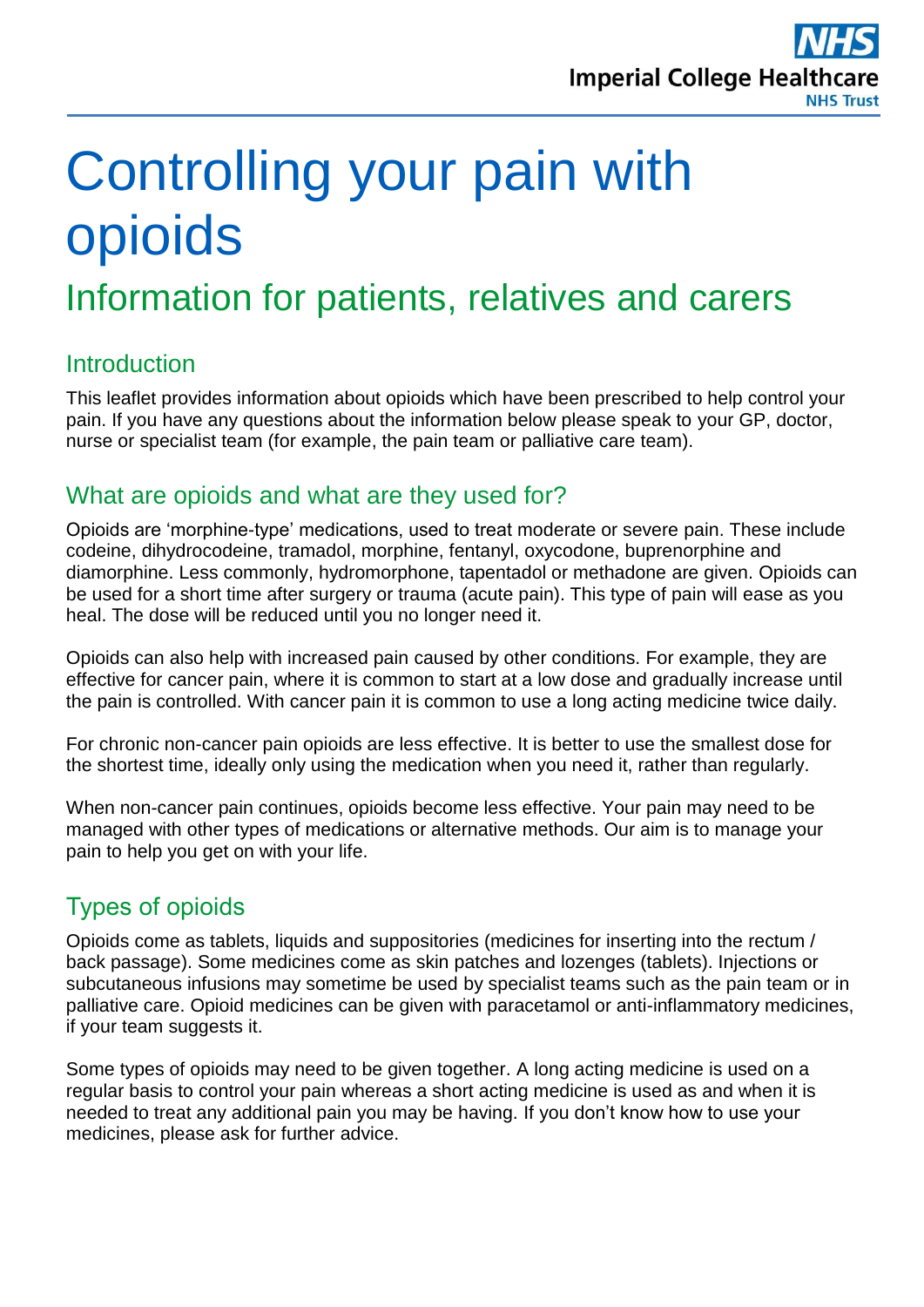## Side effects

It can take a few days to adjust to taking opioids. Please speak to your GP if you experience any side effects.

Common side effects are:

**Drowsiness***:* This usually passes within a few days, once you are used to the dose.

**Constipation**: All opioids cause constipation. You should take a laxative (a combination of a softener and a stimulant) throughout your treatment.

**Sickness**: You may feel sick when you first start taking strong opioids. You may need to take an anti-sickness medicine for the first week of treatment. If your sickness does not settle let your GP know.

**Dry mouth**: This can be a problem. It can be helped by sipping liquid frequently or chewing gum.

**Other effects***:* These include confusion, hallucinations, slow breathing and feeling tired, dizzy or faint.

## Frequently asked questions

#### **What should I do if I'm still in pain?**

Speak to your GP, doctor or nurse as soon as possible. You may need a referral to a specialist team such as the pain team or palliative care team.

#### **Will my body get used to opioids?**

Opioids can become less effective with time as your body may become used to the medication. This is called tolerance.

#### **What will happen if I stop my opioids?**

If you stop taking the medicines suddenly, you may feel unwell. You can get stomach cramps, diarrhoea and sweating. Contact your GP, doctor or nurse if you have these symptoms. Do not stop taking the medicines without medical advice.

#### **Will I become addicted to opioids?**

This is unlikely to happen when opioids are used to control pain.

#### **Can I drive if I am taking opioids?**

It is illegal to drive if you are unfit to do so because you are on prescription or over-the-counter medicines. The police can stop you and perform a series of tests to check if you are fit to drive.

Talk to your doctor about whether you should drive if you have been prescribed opioids. You can drive when taking opioids if you have been prescribed them, followed advice on how to take them and they are not causing you to be unfit to drive.

When you first start taking opioids, or change your dose, you should not drive until you know how the drug will affect you. Do not drive if you feel unsafe, sleepy, dizzy, have blurred vision, or are unable to concentrate or make decisions. For more information visit: [www.gov.uk/drug-driving-law](file://clw-vfandp-003/Pharmacy-Shared/Pharmacy%20-%20Medicines%20Management/Drug%20&%20Therapeutics%20Committee%20(ICHT)/Discussion%20Items%20(CAUTION%20may%20be%20draft%20documents)/Patient%20information%20leaflets/opioid/www.gov.uk/drug-driving-law)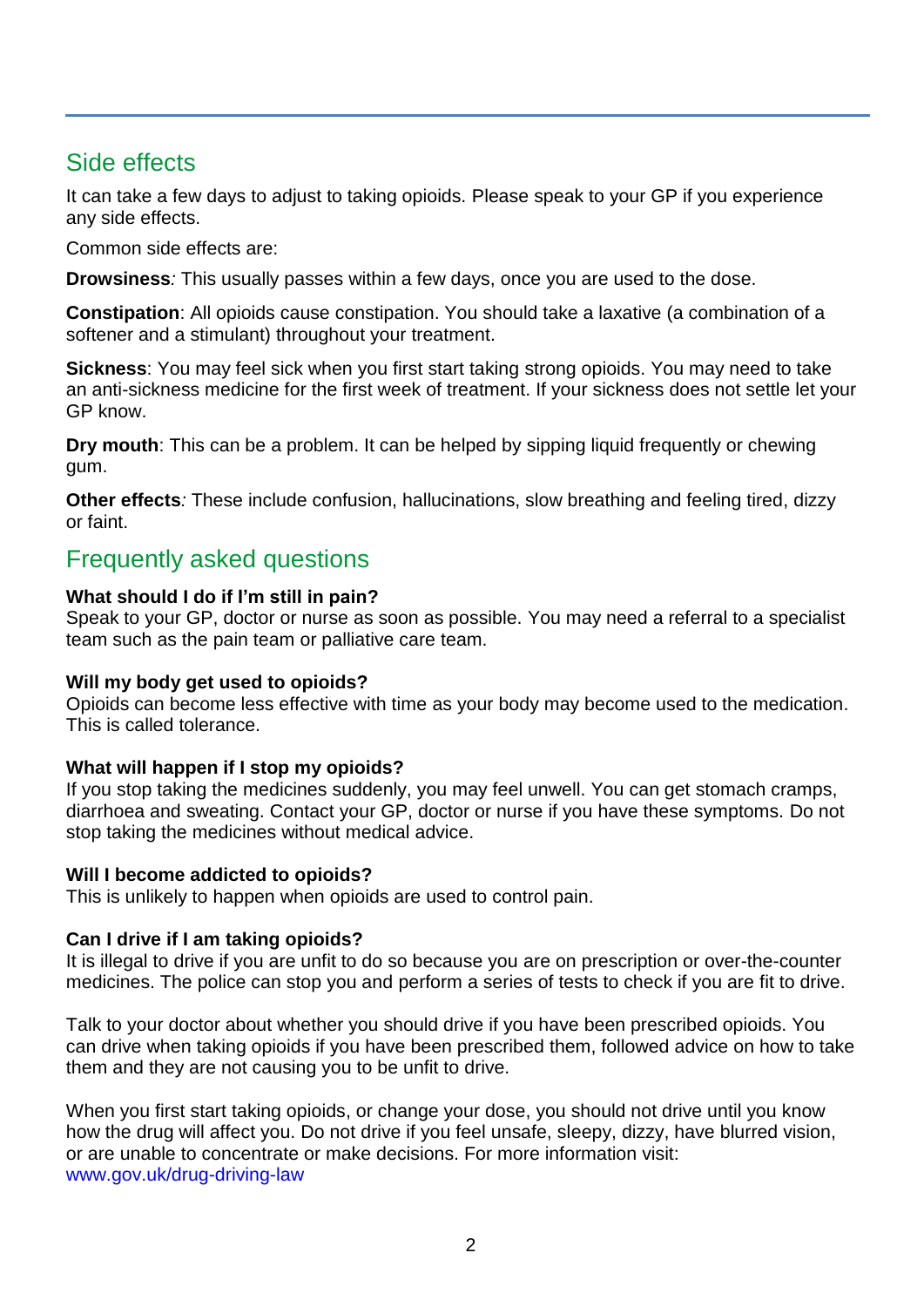#### **Can I drink alcohol?**

Drinking alcohol will increase the side effects of opioids so it should be avoided. It can make you sleepy and make it hard to focus. Please discuss this with your GP, doctor or nurse.

#### **Will I be able to work***?*

When you first start taking opioids it may be harder to think clearly. Once you are taking a regular, steady dose, you should be able to live a normal life.

#### **How do I store opioids at home?**

Keep opioids in their original packets. Store them in a cool, dry place. Lock them away, out of the sight and reach of children. Opioids should only be used by the person they are prescribed for, not by your friends or family.

#### **What if I am pregnant or breastfeeding and need opioids?**

It is important that you tell your GP, doctor and midwife if you are pregnant or planning a pregnancy. If you are breastfeeding your pain relief may need to be reviewed. Your GP or doctor may change your medicines to reduce the risks to your baby.

#### **What should I do with unwanted or unused opioids***?*

These should be returned to the pharmacy for safe disposal. **Do not** flush them down the toilet or throw them away.

#### **Can I travel abroad with opioids?**

Check the laws of the country you are travelling to as not all countries allow you to enter with opioids. All opioids need to be carried in hand luggage but there are limits on the volume of liquids you can carry. You will need a letter from your prescribing doctor to confirm your name, the drug and all travel details. Please visit the Home Office website: [www.homeoffice.gov.uk/drugs/licensing](file://clw-vfandp-003/Pharmacy-Shared/Pharmacy%20-%20Medicines%20Management/Drug%20&%20Therapeutics%20Committee%20(ICHT)/Discussion%20Items%20(CAUTION%20may%20be%20draft%20documents)/Patient%20information%20leaflets/opioid/www.homeoffice.gov.uk/drugs/licensing)

#### Useful contact details

If you have any questions, please discuss them with your GP, doctor, nurse or palliative care team. You can also contact:

- Imperial College Healthcare NHS Trust Medicines helpline: **020 3311 1703** (Monday to Friday, 09.00 to 17.00)
- NHS 111: Call **111** or visit www.nhs.uk

## How do I make a comment about my visit?

We aim to provide the best possible service and staff will be happy to answer any of the questions you may have. If you have any **suggestions** or **comments** about your visit, please either speak to a member of staff or contact the patient advice and liaison service (**PALS**) on **020 3313 0088** (Charing Cross, Hammersmith and Queen Charlotte's & Chelsea hospitals), or **020 3312 7777** (St Mary's and Western Eye hospitals). You can also email PALS at **imperial.pals@nhs.net** The PALS team will listen to your concerns, suggestions or queries and is often able to help solve problems on your behalf.